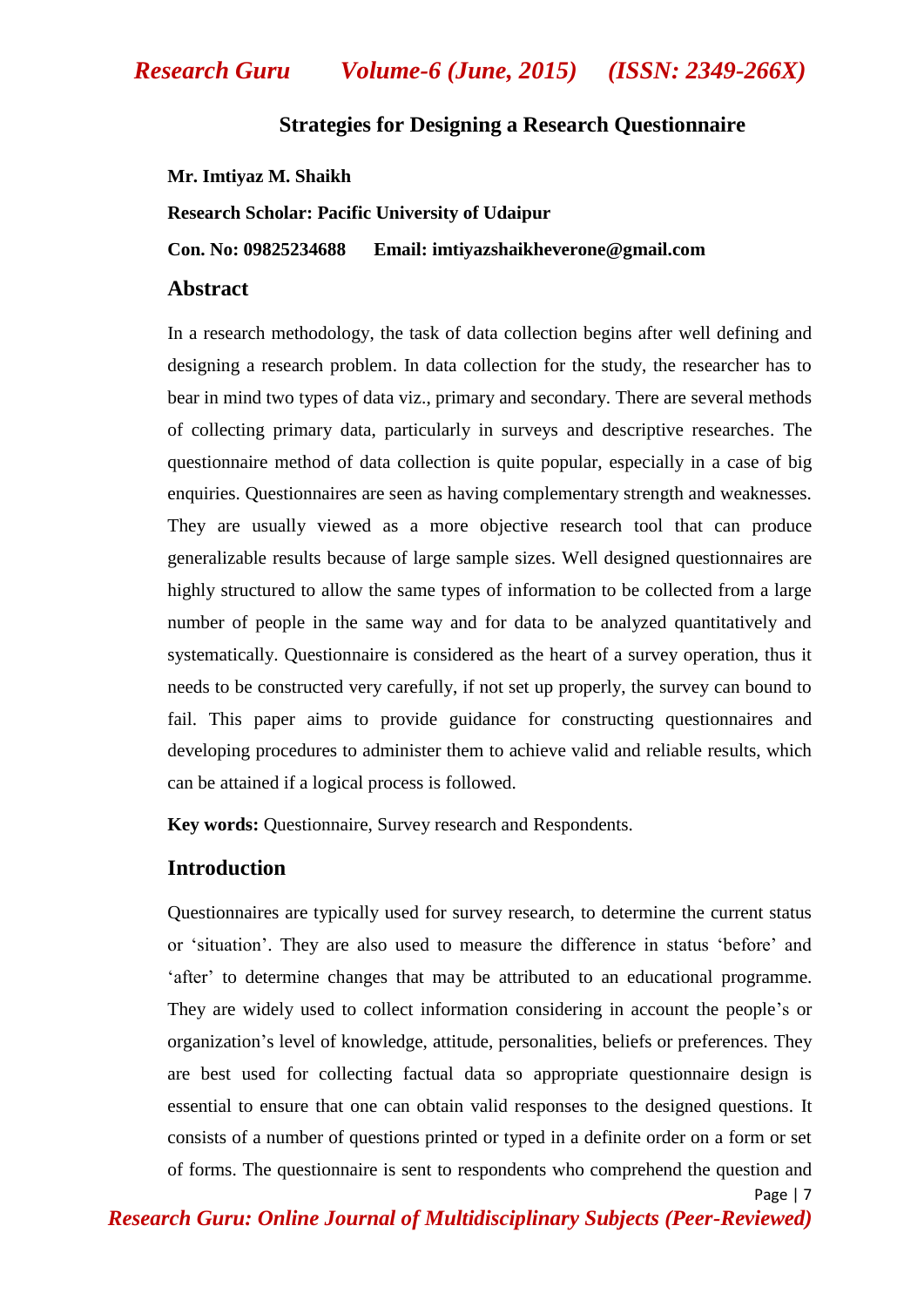reply it in the space provided. After answering the questions, the respondents return it to the researcher. The form of questions in a questionnaire may be either closed (i.e. 'yes', 'no' or multiple point type questions) or open-ended (i.e. inviting free response), and they are typed out and printed. (Kothari, 2006:101)

Researcher should note the following with regard to these three main aspects of a questionnaire.

### **1. General Form:**

A questionnaire can either be structured or unstructured. Structured questionnaires consist of definite, concrete and pre-determined questions. They are framed with exactly the same wording and order to all respondents. The form of the question may be either closed or open.

### 2. **Question Sequence:**

Question sequence should move from general to the more specific. The question sequence must be clear and smooth, the relation and meaning of one question to another should be readily apparent to the respondent. Simple and easy question should be designed to arouse human interest. The connecting questions should be vital to the research problem and a link should be established through successive questions. The difficult questions should be kept at the end, such that even if unanswered other relevant information can be collected from the previous questions.

### **3. Question Formulation and Wording:**

The researcher should see that no ambiguity and confusion should be created in the question. All the questions should meet the following standards: easily understood, conveying only one thought at a time and concrete. Question wording, should not bias the answer.

## **Aims and Objectives**

It has two main objectives revolving around its designing viz:

- To maximize the proportion of subjects answering the questionnaire- that is, the response rate.
- To obtain accurate relevant information for the survey.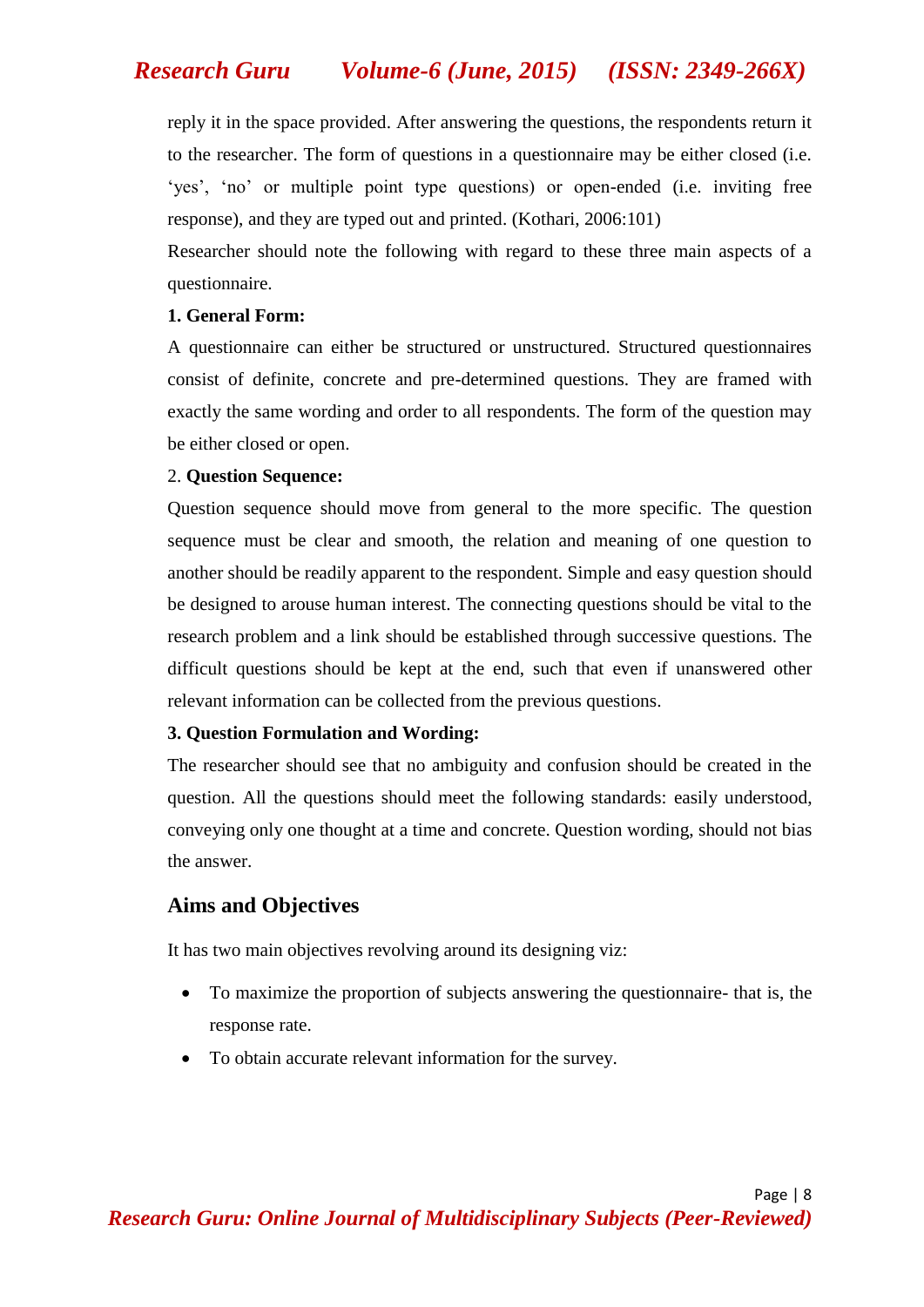## **Preparation of Questionnaire**

Questionnaires are usually viewed as an objective research tool that can produce generalized results because of large sample sizes, as in the study: "An Assessment of the Prevailing Teaching Methods for Teaching English at the Secondary Level in the Central Gujarat Region". The researcher used the questionnaire method as one of the tools for data collection. The stages of preparing the questionnaire were well borne in mind. The appeal, aim, purpose of the proposed study and also the benefits likely to accrue from it were set forth in clear terms keeping the research questions and objectives in view, who and what is the appropriate population to be studied.

## **Pattern of the Designed Teacher's Questionnaire**

A questionnaire was prepared to get information regarding the teaching methods and techniques used by the secondary teachers of English as a second language. The questionnaire had two sections. In the first section, personal details about the teachers such as their name, age, sex, academic qualification, teaching experience, frequency of the training programmes attended were given in order to know their association with any ELT organization and the level of their updated knowledge. The second section aimed to collect information regarding the classroom teaching methodology, techniques and teaching aids used in the classrooms, about learners" involvement and the means used to create and sustain their interest, keeping their individual differences in mind.

## **Stages of Preparing a Questionnaire**

### **Determine the Purpose**

Before creating a questionnaire certain questions should be posed and thus it is a good idea to start with research questions or objectives. Usually the heading or the title of research should be self-explanatory but if some further explanation is necessary it must be given. The appeal should make clear, the importance for the respondents to fill it up in order to realize the validity and utility of the research project. The wording of appeal should be rich that an interest is created among the respondents. They can be made aware of their contribution which is likely to make difference in the world of knowledge and they can feel proud to be a factor in the promotion of knowledge.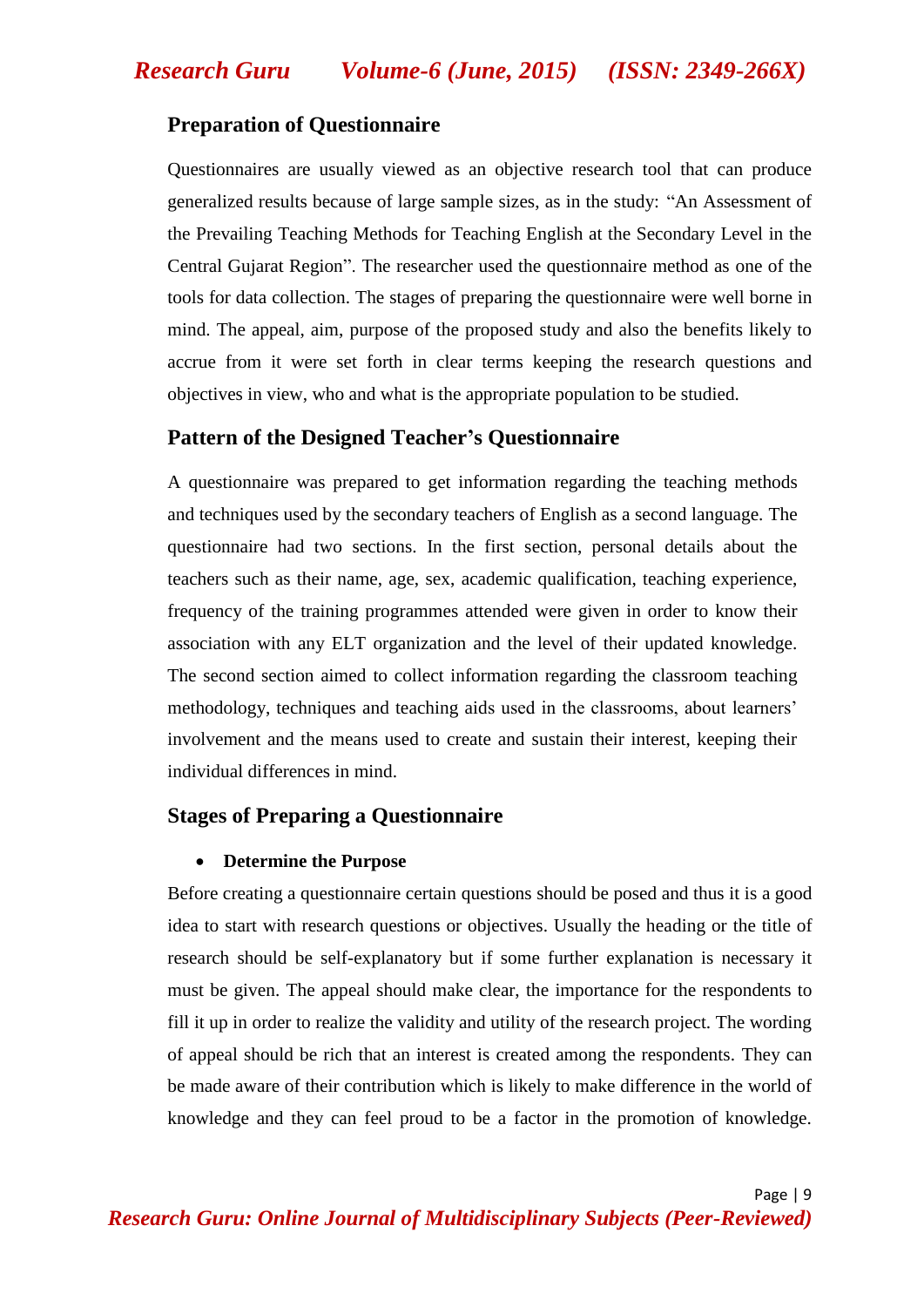Appeal can also be made effective by offering the respondents that their names will be kept anonymous.

### **Decide what is to be measured**

It should be based on the objectives of the researcher"s educational programme. What is to be measured should be borne in mind e.g. attitude, knowledge**,** skills**,** goals, intentions, aspirations**,** etc.

## **Who should be asked?**

The researcher should be clear who and what is the appropriate population to be studied or questioned? Whatever population is studied or the sampling method used, a high percentage of respondents are critical to be ensured that the respondents are truly representative of the population being studied. A good deal depends upon the types of respondents covered by the questionnaire.

Most of all, the respondent must be of the type who is competent to answer the kind of questions contained to a particular questionnaire. For example, as in this study if the questionnaire is about the assessment of the prevailing teaching methods of English at the secondary level a business executive can hardly be expected to fill up such a questionnaire. It can be answered only by those who are serving in this field. However, certain types of questionnaires are filled up by all concerned.

## **Consider the Audience**

To ensure that the survey instrument developed is appropriate for the audience, "field test" the questionnaire with other people similar in age, educational level to the respondents before administering the final version.

## **Choose an Appropriate Data Collection Method**

Questionnaires can either be mailed, web based discussed through telephone or personal interview can be done.

## **Choose a Collection Procedure for Data Collection**

Respondents should be given assurance regarding the data that it will not be shared; information will be used for the said purpose and destroyed after the survey is completed. Confidentiality must never be breached with a view to attaining honest and complete answers from respondents.

## **Title the Questionnaire**

A brief purpose of the study will let the respondent know what it is about, thus enabling fruitful response and clarity in understanding and answering questions.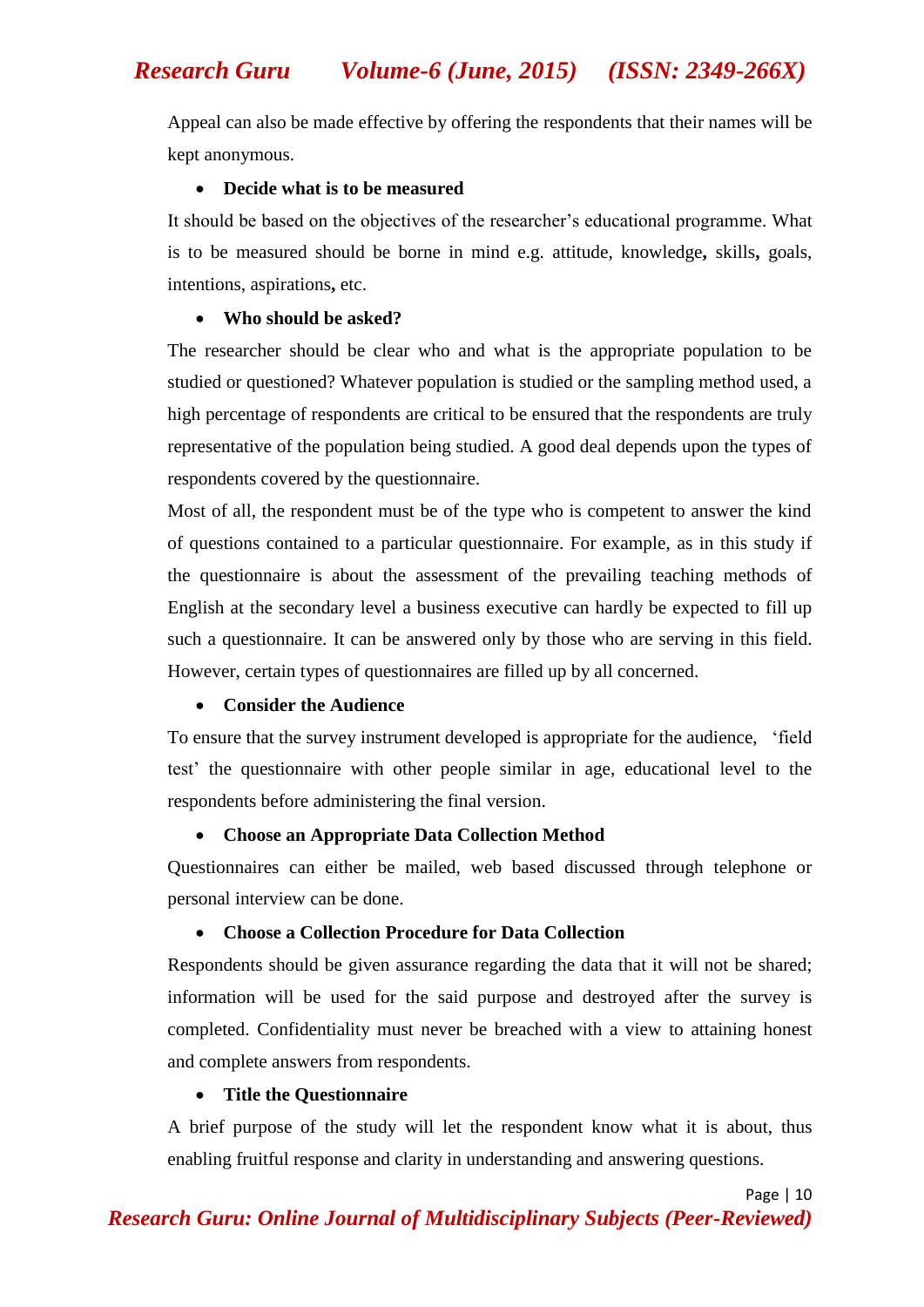#### **Start with Informal questions**

The initial start should be relevant to the title/purpose and easy to answer so as to assure that the respondent is not intimidated.

### **Include Simple Instructions**

Instructions for completion of each section should be given like how to mark answers whether with pen, pencil, tick mark, etc.

### **Maintain the Order of the Question**

Go from general to particular, easy to difficult, factual to abstract. Begin with closed format questions and questions relevant to the main subject. Filter questions are also useful to ensure that respondents answer only relevant questions.

### **Use plain language and clarity of questions**

Simplest language should be used which should be direct and no dubiousness about them. They should lend themselves to a single interpretation. Jargons and acronyms should be avoided. Definitions can be included if needed. For the desired responses, clarity and precision are utmost important to formulate the questions.

### **Be brief and to the point**

The questionnaire should be as short as possible without jeopardizing reliability. Focus on "need to know questions" and minimize "nice to know" information.

### **Choose Measurement Scale and Scoring**

Such scales should be used to provide the information needed and are appropriate for respondents like Fixed response, Yes-No, True-False, Multiple choice, Rating scale/Continuum, Agree-Disagree, Rank Ordering, Open-ended. Answer choices should be correspond to the question in content and grammar. Be consistent in arranging the answer. Exact numbers should be used when possible [instead of frequently, rarely, etc.]. Whenever necessary define time frames. Answer categories should not overlap. If a continuum scale with numbers is used to represent concepts, surety should be made to "anchor" at least the top and bottom of the scale with terms that describe meanings of the numbers. A balance should be created between the "negative" or "low" answer choices with "positive" or "high" choices on the scale. Determine in advance, how the question will be scored what to do with the incomplete or unclear responses or missing data.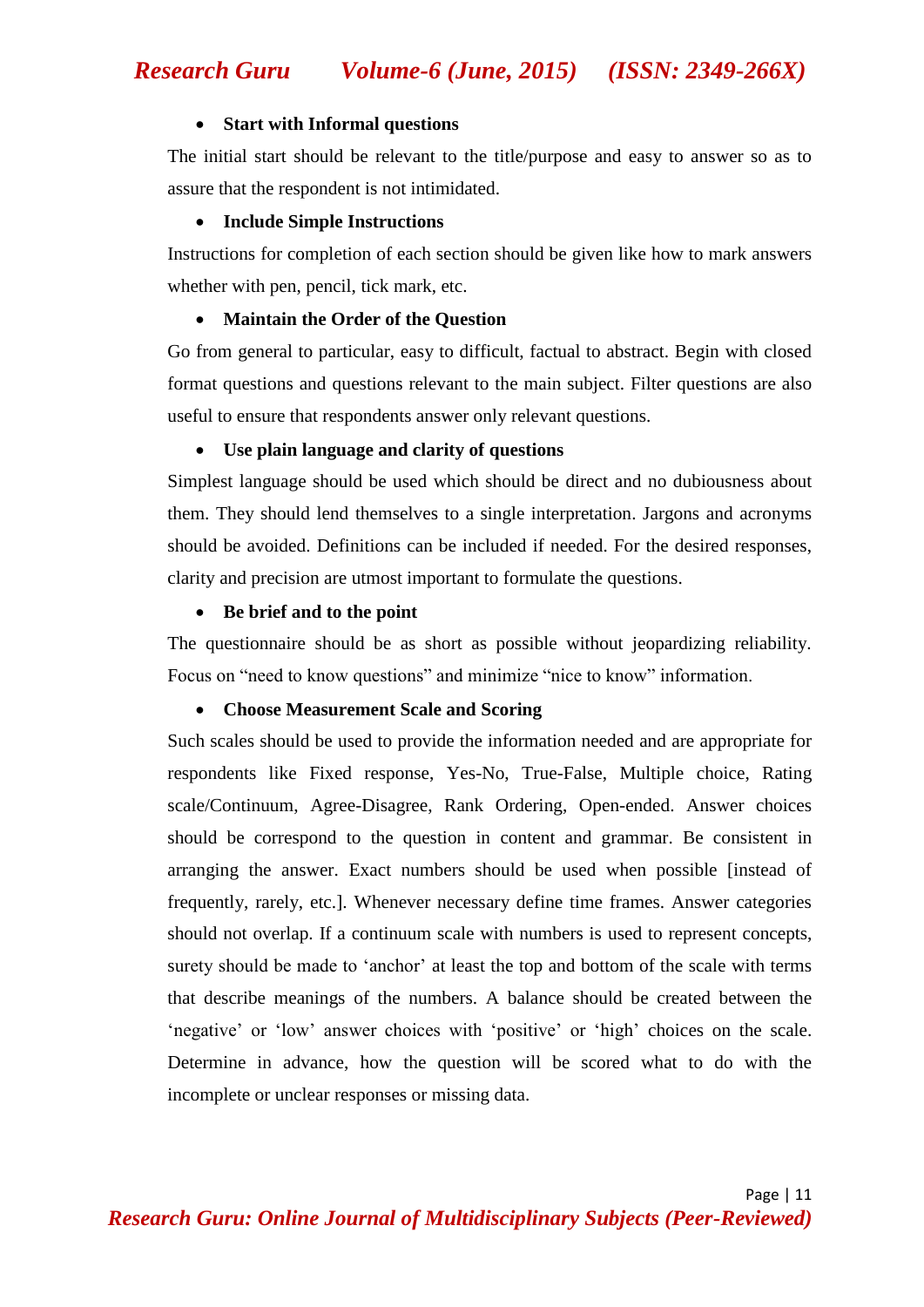### **Ask one question at a time**

"Double barreled" and "loaded" questions should be avoided to keep away from confusion for the respondent into not knowing how to answer. A question should be such as to give a direct and clear response. It reflects as to minimize 'bias' in questions, simply which can be very taxing and torturing for the respondents.

## **Arrange questions in a logical serial order**

Similar questions such as by topic or scoring can be grouped together. An outline approach can be used. The question should be broken up into classes and each class should have a number of questions which are mutually interrelated. The order of questions should be such that the first should lead naturally to the second. The second may depend upon the first, but the first should not depend upon the second; otherwise the order of questions will cease to be systematic and will become chaotic.

## **Minimize Open Ended questions**

"Essay" type questions should be avoided as they look like a test at school which is also difficult to score and summarize. On the contrary give the respondent room to comment about individual questions or the survey as a whole. If necessary ask for any additional comments or suggestions.

## **Attractiveness of a Questionnaire**

The attractiveness of a questionnaire is determined by the prestige of the researcher, of research organization the form and the style of the questionnaire so it should be attractive. It must be printed attractively on a high quality paper along with its colour that must be good enough to attract the attention of the respondent. The sentences by which the questions are asked should be direct and peaceful. Upon the attractiveness of the questionnaire depends to a large extent the success of the questionnaire. If the above qualities are present, the respondents are likely to take interest in the questionnaire. Finally the physical appearance of the questionnaire affects the cooperation that is received from the respondent and as such an attractive looking questionnaire, particularly in mail surveys is a plus point for enlisting cooperation.

## **Use a Convey Letter**

Mention the purpose of the study and its usefulness, why the response is needed? Promise of confidentiality, deadline for returning the survey, informed consent, what to do if questions/ doubts/ or queries arise, a note of thanks and original signature of the researcher should also be indicated.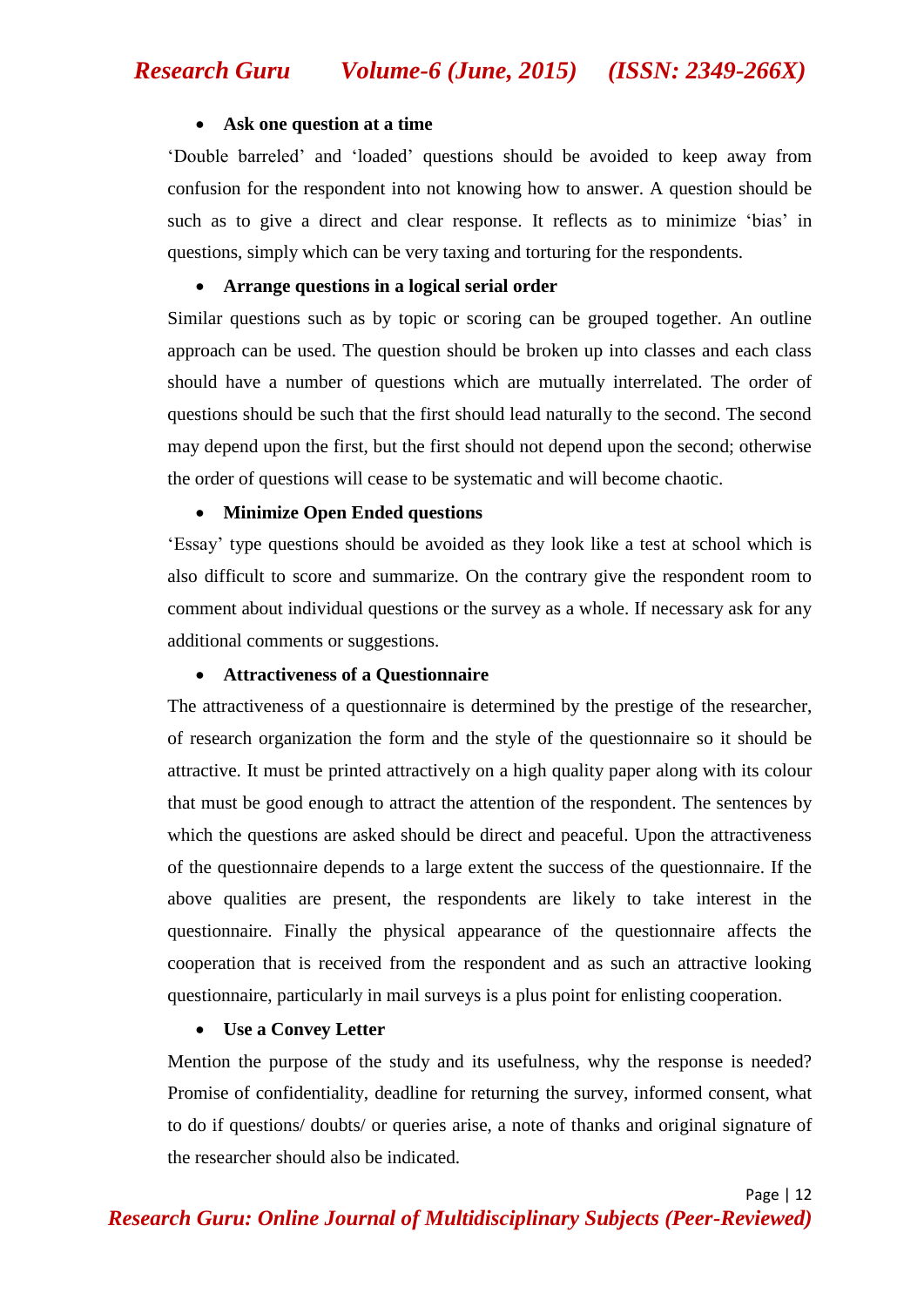## **Thank Respondents**

Respondents should be thanked courteously either on questionnaire or in cover letter or if possible follow up with "reward".

## **Guidelines for Constructing a Questionnaire**

The researcher must pay heed to the following listed points in constructing an appropriate and effective questionnaire:

- The researcher must keep in view the problem of his study; clarity about the various aspects of his research problem to be dealt within must be borne in mind.
- Researchers should decide whether to use open or close-ended questions depending on the kind of analysis intended. In this study pertaining to the need seventeen close ended and three open ended questions were designed. Questions should be simple and constructed with a view to their forming a logical part of a well thought out tabulation plan.
- Rough draft of the questionnaire should be prepared giving a prior thought to the appropriate sequence of questions. Researchers must re-examine and revise the rough draft for a better one with consultancy of the guide and experts. Technical defects must be minutely scrutinized and removed. As the researcher"s teacher"s questionnaire underwent many versions and it was finalized thereafter. The first version comprised of thirty three questions. In the second version fifteen questions were reshuffled and modified. In the third version, after editing and revising, ten questions were deleted, curtailing it to twenty-four questions in the fourth version, as they did not meet the criteria of the study. The fourth version comprised of twenty four questions. In the fifth version minor changes were made in a few questions. The questionnaire was almost finalized and finally twenty questions were selected with seventeen questions with fixed responses and three open ended questions were listed. The questionnaire was finally ready for the pilot study.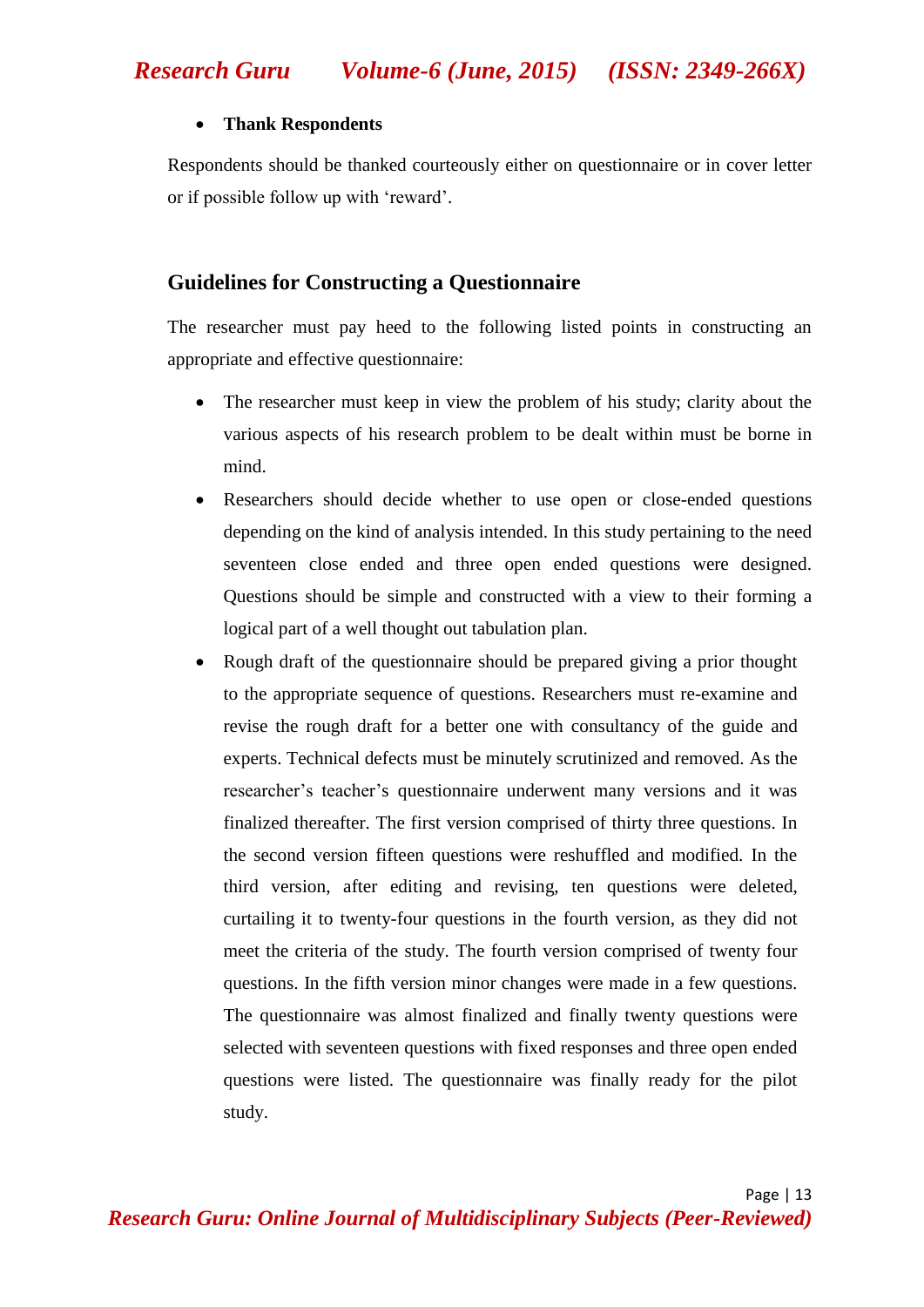## **Administering the Questionnaire**

It is a must to administer the Questionnaire. It can be self administered, given to experts for their reviews and suggestions. After administering the questionnaire thoroughly, it can then be introduced for a pilot study. Pilot study should be undertaken for pre-testing the questionnaire. Corrections can be done in the light of the results of the pilot study that is, piloted on a small sample of people characteristic of those in survey. As discussed and known the complexity of designing a questionnaire is very vivid and time consuming, as each and every aspect has to be given minor attention, so it is impossible even for the experts to get it right for the first time round. Pilot survey is in fact the replica and rehearsal of the main survey. Such a survey brings to light the weaknesses (if any) of the questionnaire and of the survey techniques. In a small survey, the drafted questionnaire is pre-tested. In a large survey there may be three phases of piloting. The first phase pertaining about a limited number of questions, effects of different wordings, how they interpret it, etc. In second phase, the whole questionnaire is administered specially to that responses between any two items should not be strongly correlated and the non response rate should be low. In the third phase the pilot test is polished to improve the question order, filter questions and layout.

As far as administration of the tool is concerned pertaining to the study the following procedure was followed. The researcher personally visited the schools selected for the study to administer the questionnaire. First of all, the researcher contacted the principal of the particular school with a formal letter explaining the purpose of the visit and requesting his or her help and cooperation in the matter. At the same time, the objective of the visit was also orally explained. Once the consent and cooperation of the head of the institution had been obtained, the names and other relevant information of the teachers teaching English at the secondary level i.e. in classes IX and X in his/her school were collected and after due permission they were personally contacted in the school itself and given a copy of the teacher"s questionnaire.

### **Conclusions**

In the light of the above discussed points, it can be enumerated that questionnaires must be carefully designed to yield valid information. Meticulous attention must be